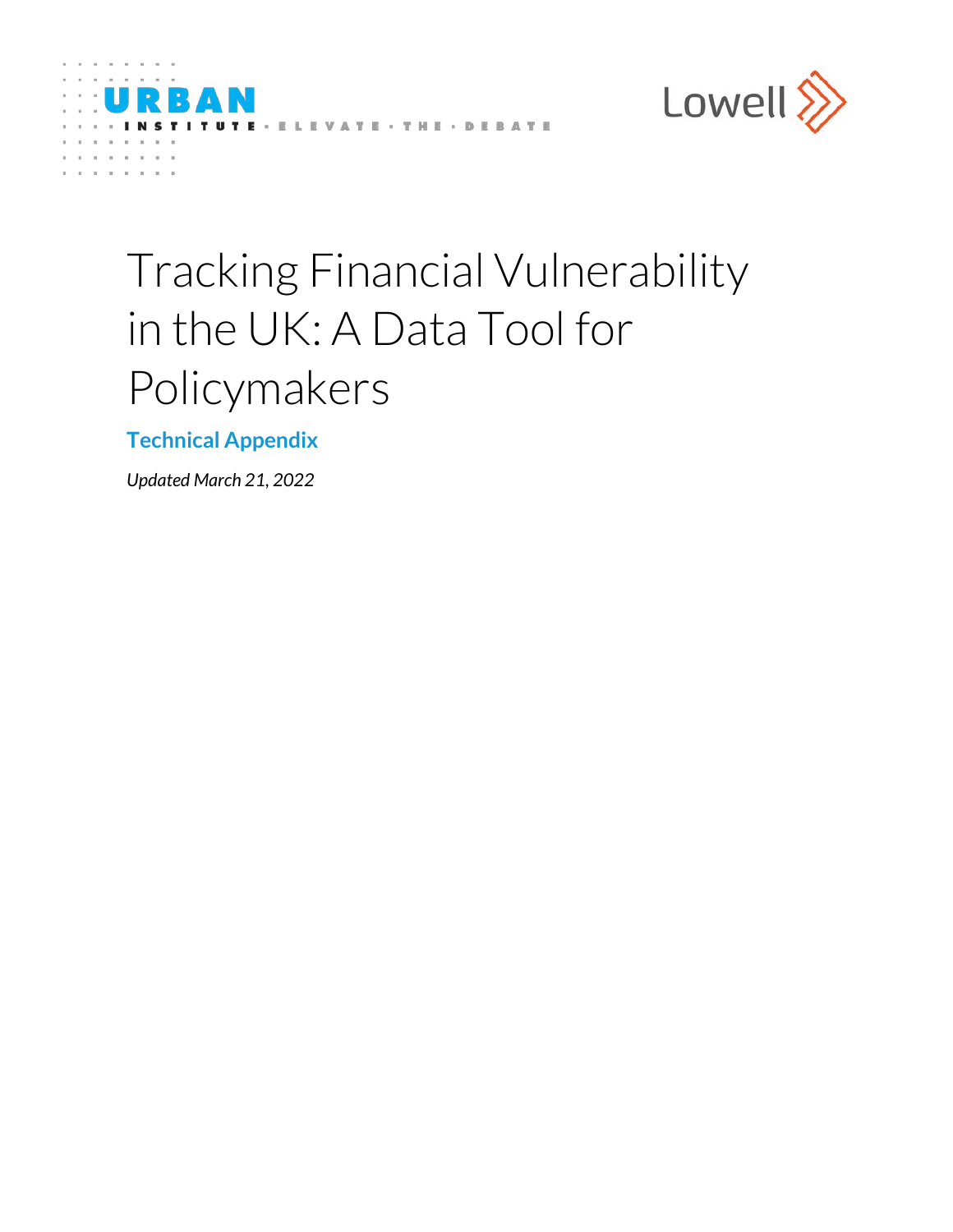## Data Sources and Methodology

Here we describe the construction of the Financial Vulnerability Index (FVI) and provide additional detail on the index components, data sources, and analytic methods.

## Index Components

The components used in the FVI are selected to capture different aspects of financial vulnerability, with a focus on two financial well-being concepts: people's ability to manage their daily finances and their resilience to economic shocks. The selection of specific financial or economic measures corresponding to those concepts depended, in part, on data quality and availability (see discussion of Data Sources below). Starting with a list of 12 consumer financial indicators, the resulting index components are (1) carrying defaulted debt, (2) using alternative financial products, (3) claiming social benefits, (4) lacking emergency savings, (5) holding a high-cost loan, and (6) relying heavily on credit (table A.1).

The first three components capture an individual's ability to manage daily finances. Having debt in default indicates that people could not (or would not) pay certain bills. Using alternative financial products, such as payday loans, suggests that people's needs are not met by their current income sources or the traditional financial sector; it can also signal that people are having trouble managing their daily finances and have less access to safe, affordable loan products to help them weather unexpected financial needs. Applying for government assistance through Universal Credit or Jobseeker's Allowance is often triggered by job loss or a negative income shock. It also indicates that a household cannot sustain itself without government help.

The remaining three components principally capture people's resilience to economic shocks. People without emergency savings are less likely able to weather negative economic shocks. Having a high-cost loan signals low economic resilience and the need to use high-cost credit, while high average credit use reflects borrowing approaching, or at, the limit of the credit available to the consumer (indicating a lack of credit buffer).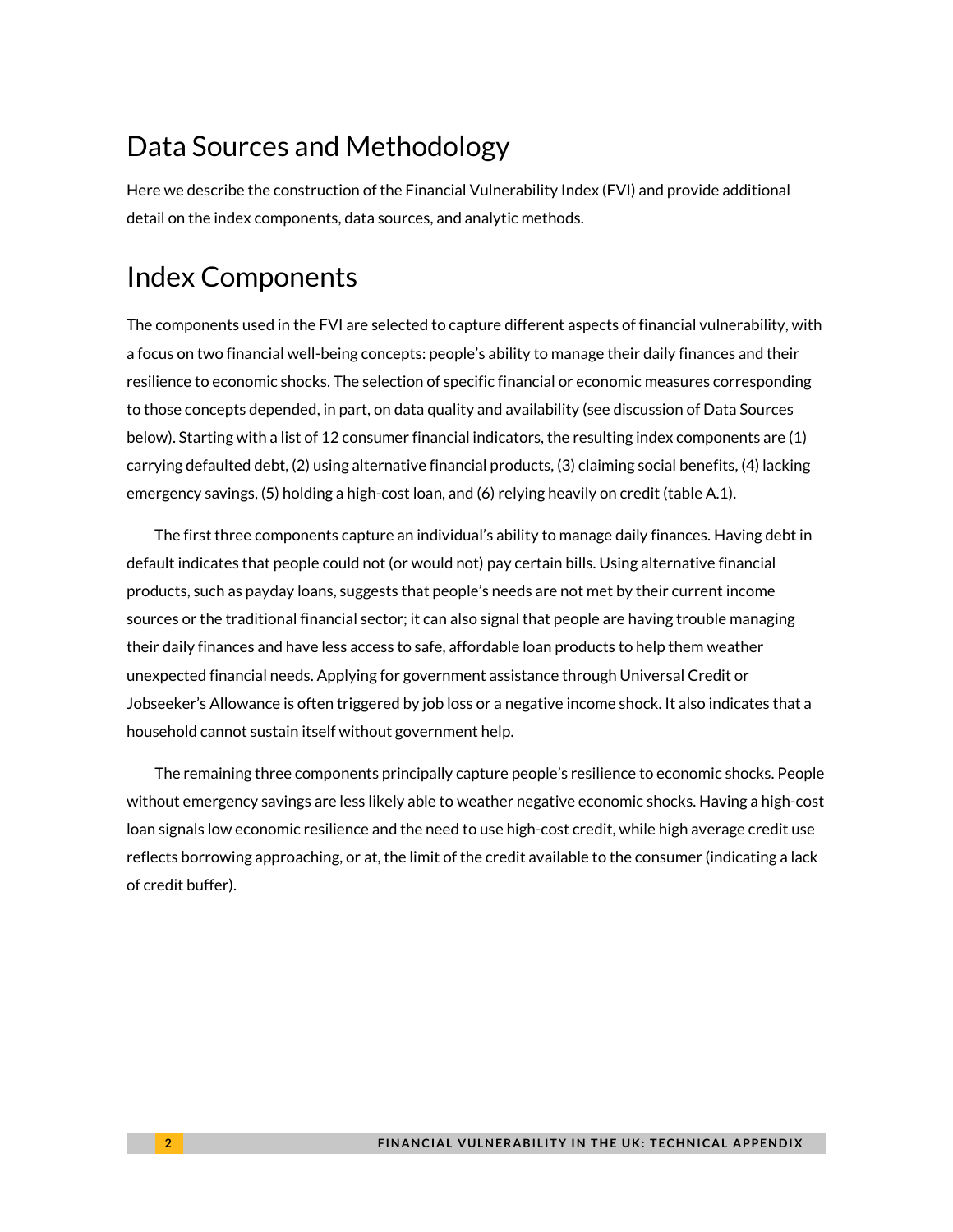#### TABLE A.1

| Component                                                  | <b>Definition</b>                                                                                                                                                                                                                    | <b>Type</b>                                        |
|------------------------------------------------------------|--------------------------------------------------------------------------------------------------------------------------------------------------------------------------------------------------------------------------------------|----------------------------------------------------|
| Share of adults who<br>are Lowell<br>consumers in default  | Number of Lowell consumers with defaulted debt<br>divided by the adult population of the area                                                                                                                                        | Ability to manage daily finances                   |
| Share of adults using<br>alternative financial<br>products | Share of adults with one or more of the following<br>products: hire purchase, rent-to-own (other than for<br>a motor vehicle), payday loans, short-term<br>installment loans, home collected loans,<br>pawnbroking, or logbook loans | Ability to manage daily finances<br>and resilience |
| Share of adults<br>claiming social<br>benefits             | Number of Universal Credit claimants who are<br>required to seek work plus the number of<br>Jobseeker's Allowance claimants divided by the<br>adult population of the area                                                           | Ability to manage daily finances                   |
| Share of adults<br>without emergency<br>savings            | Share of adults who have less than £5,000 in savings                                                                                                                                                                                 | Resilience                                         |
| Share of Lowell<br>consumers with high-<br>cost loans      | Number of Lowell consumers with a subprime loan<br>divided by the number of Lowell consumers in the<br>area                                                                                                                          | Resilience                                         |
| Average credit use<br>among Lowell<br>consumers            | Average ratio of credit usage to credit limit for<br>Lowell consumers in the area                                                                                                                                                    | Ability to manage daily finances<br>and resilience |

#### **Components ofthe Financial Distress Index**

### Data Sources

Data and measures for index components are from several sources, including Lowell's research and operational data as well as publicly available data (table A.2). Lowell is one of the UK's largest firms engaged in the purchase and collection of defaulted consumer debt. The FVI relies principally on Lowell data for our measures of credit health, including the number of consumers in default, share of Lowell consumers with high-cost loans (loans with interest rates higher than the prime rate), and average credit use. These data include information on about 9.5 million consumers (approximately 17 percent of all UK adults) with an active account during the period and/or an account closed up to two years before the period. These data also include residential postcodes, which we use to construct index values for different geographic regions. Lowell consumers are typically in financial distress, having defaulted on at least one unsecured credit account (and often more than one). Lowell has detailed credit records for each consumer from two major credit reference agencies, including data on the balances of all debt types, credit use, and default indicators from Q3 2017 to Q3 2021.

One potential concern with Lowell's data is whether they are representative of the overall UK population. Although Lowell does not search for a specific consumer type, its consumers are typically in financial distress. As a result, Lowell's consumer-level data are less likely to reflect the financial well-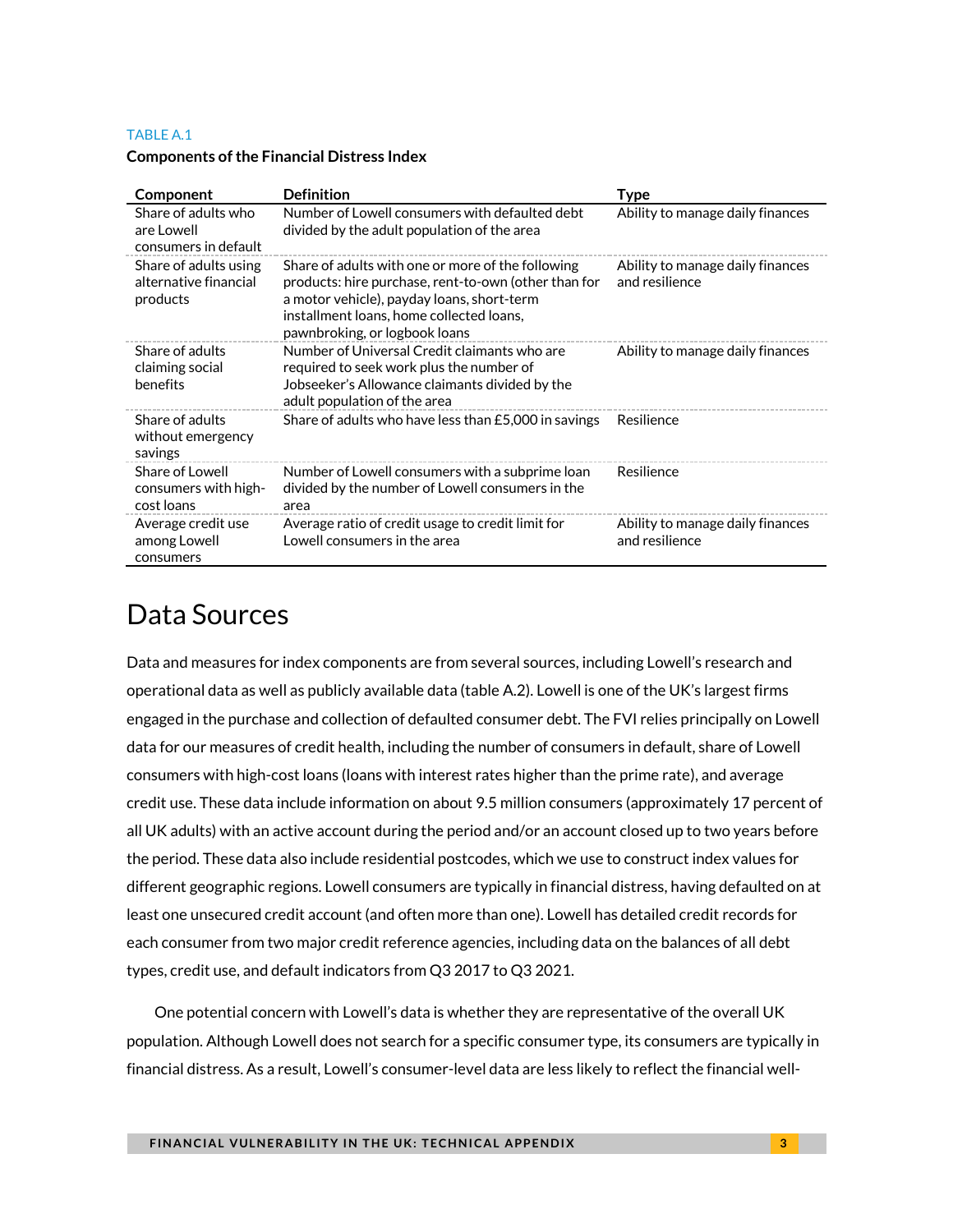being of financially secure people. However, for the purposes of the index, the geographic distribution of Lowell consumers may well reflect the distribution of financially vulnerable consumers in the UK. To test this hypothesis, we compare the locations of Lowell consumers with other consumers in default using May 2020 credit record data grouped up to the NUTS3-level<sup>[1](#page-7-0)</sup> from one of the UK's major credit reference agencies. $2$  We find that Lowell consumers are located in the same local areas as other consumers in default and calculate a very strong (0.97) correlation between the share of adults who are Lowell consumers in default in a NUTS3 area and the share of consumers whose credit file contains a defaulted debt in the same area.

We complement the Lowell data with publicly available data. The Office for National Statistics (ONS) releases national and subnational midyear adult population estimates for the UK. [3](#page-7-2) Estimates are produced using the cohort component method, which updates the population base from census estimates based on population change. We linearly interpolate midyear population estimates to obtain a quarterly measure of the adult population at the parliamentary constituency level. These population estimates provide the denominator for our index components that are measured as adult population shares.

For data on alternative financial products and emergency savings, we draw on the 2017 and 2020 Financial Lives Survey conducted by the Financial Conduct Authority. [4](#page-7-3) The 2017 survey was administered between December 2016 and April 2017 and asked approximately 13,000 UK adults about their financial situation and experiences with financial products. The 2020 survey took place between August 30, 2019, and February 18, 2020, and interviewed more than 16,000 UK adults. Both surveys used a random probability sample design based on respondents' addresses. Using both surveys, we create the share of adults who report using alternative financial products and the share without emergency savings at the NUTS2 level.<sup>[5](#page-7-4)</sup> For the 2017 survey, we obtained statistics on these two components from the data tables available on the survey website. [6](#page-7-5) To generate the components for the 2020 survey, we used statistics that were created based on raw survey microdata.<sup>[7](#page-7-6)</sup>

Note two complicating features of Financial Lives Survey data for the purpose of building our index: first, because these data are not available at the parliamentary constituency level, we assign values from the NUTS2 level to all parliamentary constituencies within that area.<sup>8</sup> Second, because we only observe the data in two periods (April 2017 and February 2020), to create a FVI for all periods between Q3 2017 and Q3 2021, we had to linearly interpolate the values of these two components for each parliamentary constituency for the missing periods. Despite these limitations, we include these two components because they measure important aspects of people's financial well-being from a nationally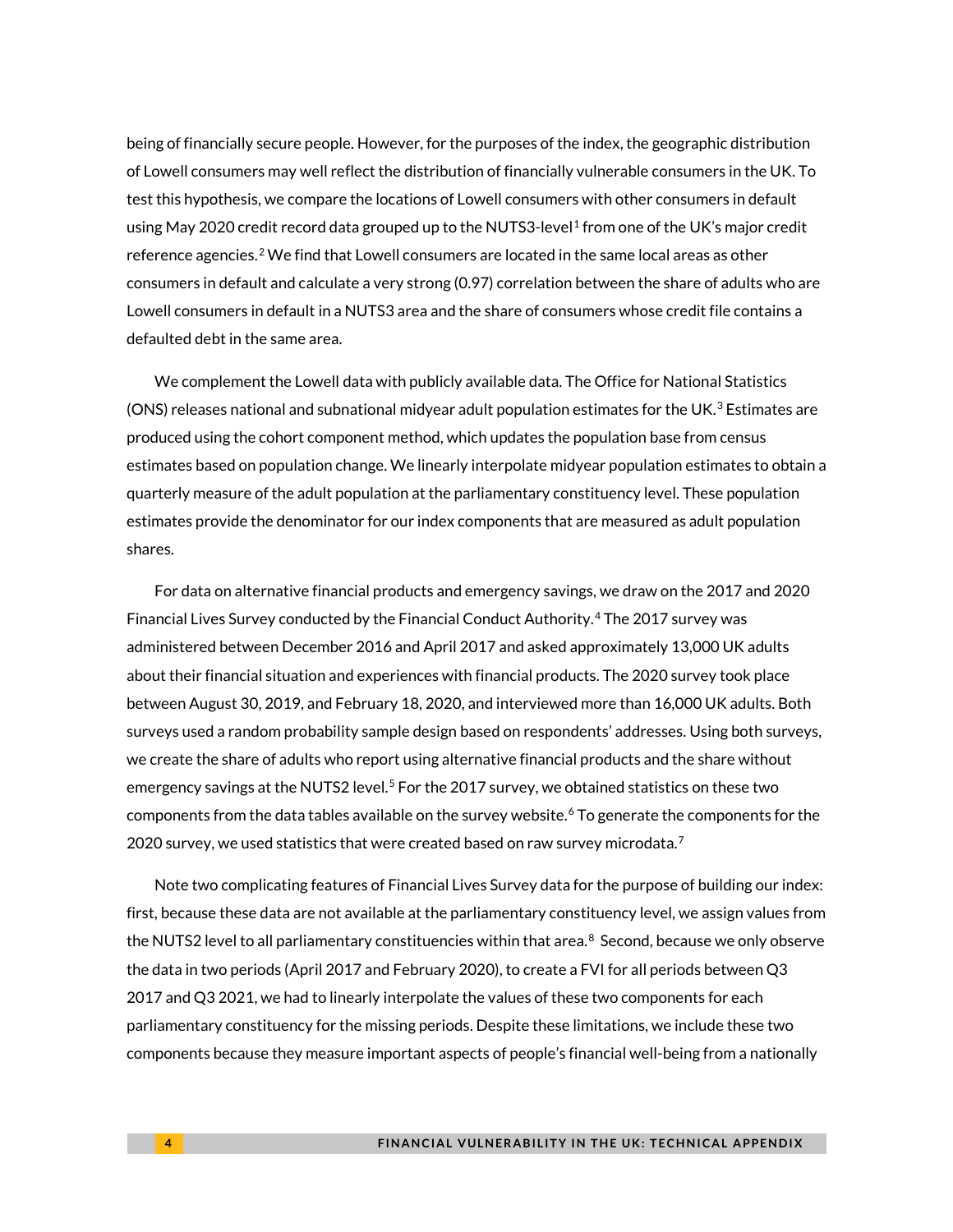representative sample of adults that includes adults who are *underbanked* or *credit invisible*, which are missing from the Lowell data.

Finally, we use data from the Department of Workforce and Pensions (accessed via Nomis)<sup>9</sup> on the number of people who have submitted a claim for Universal Credit who are required to seek work and the number of Jobseeker's Allowance claimants, both at the parliamentary constituency level. We combine these figures, expressed as a share of adults, to calculate our component measure: share claiming social benefits. This statistic seeks to measure the number of people claiming social benefits principally for unemployment, although those claiming unemployment-related benefits (either Universal Credit or the Jobseeker's Allowance) may be fully unemployed and seeking work or may be employed but eligible for unemployment-related benefit support because of low income or low work hours.<sup>10</sup> Consequently, while most movement in the claimant count reflects changes in the number of people who are out of work, to a lesser extent it also reflects workers who were furloughed or had their hours reduced.<sup>11</sup>

#### TABLE A.2

#### **Data Sources**

| Data source                                      | Component                                                                                           | Geographic unit              | Time coverage                   | Frequency           |
|--------------------------------------------------|-----------------------------------------------------------------------------------------------------|------------------------------|---------------------------------|---------------------|
| Lowell research<br>and operational<br>data       | Lowell consumers in default.<br>Lowell consumers with high-cost<br>loans, average credit use        | Parliament<br>constituencies | Q3 2017 to Q3<br>2021           | <b>Quarterly</b>    |
| ONS population<br>estimates                      | Adult population                                                                                    | Parliament<br>constituencies | 2017-19                         | Annually            |
| <b>Financial Lives</b><br>Survey                 | Share using alternative financial<br>products and share without<br>emergency savings                | NUTS2                        | April 2017 and<br>February 2020 | Two<br>observations |
| Nomis/<br>Department for<br>Work and<br>Pensions | Universal credit claimants who<br>are required to seek work plus<br>Jobseeker's Allowance claimants | Parliament<br>constituencies | $2017 - 21$                     | Ouarterly           |

### Index Methodology

To create the FVI using observations for all parliamentary constituencies from Q3 2017 to Q3 2021, we first standardize each component of the index to create z-scores. This standardization process assures that we can aggregate components measured in different units.

Next, we select a suitable weighting and aggregation method. We use factor analysis<sup>12</sup> to derive the weights for each component. The idea behind factor analysis is to account for the highest possible variation in the set of indicators using the smallest possible number of factors, which we define below.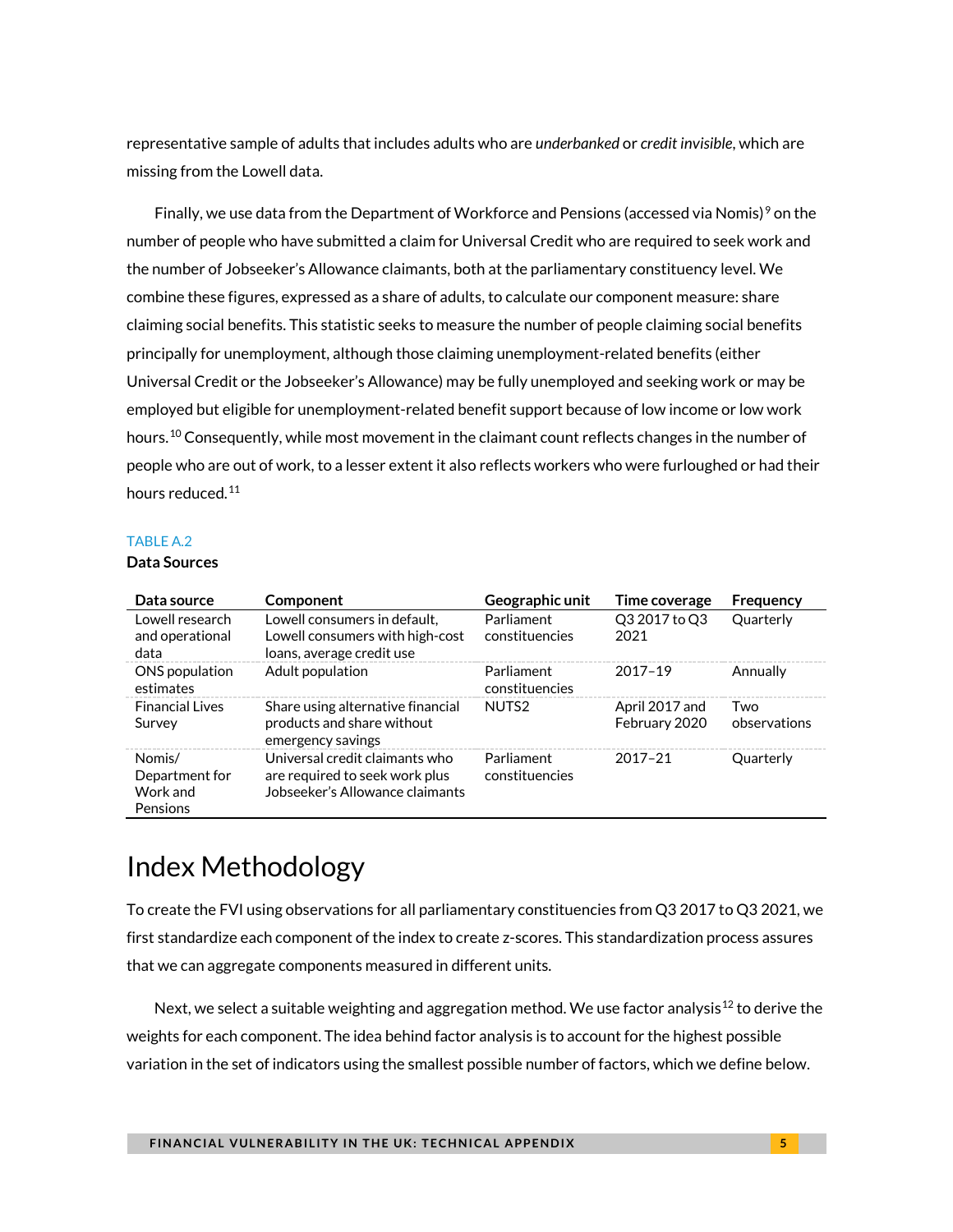This statistical procedure identifies the common variance among a set of observed variables (i.e., the index components) and creates a factor composed of that common variance. The factor scores are calculated with a linear equation that incorporates a weighted contribution of each variable included in the analysis. The weight of each variable is relative to the amount of variance it shares in common with the other variables. To perform the factor analysis, we use parliamentary constituency level observations from Q3 2017 to Q1 2021.13

Finally, we normalize the index to range from zero to 100. To do that, we implement the following steps:

- 1. Identify the lowest and highest values of *each index component* observed across all parliamentary constituencies during the period of analysis.
- 2. Set the value of the index when each component is 1.1 times its highest observed value as equal to 100.
- 3. Set the value of the index when each component is 0.4 times its lowest observed value as equal to zero.
- 4. Normalize the index to all parliamentary constituencies during the period of analysis as the distance between these lowest and highest reference points.

By making these adjustments, we ensure that index values calculated during the analysis are between zero and 100 and allow room for future index values, calculated during planned periodic updates, to be within the same range.

Using the weights from the factor analysis and the normalization described above, the index was created at the lowest geographical level (parliamentary constituency) for each quarter between Q3 2017 and Q1 2021. To obtain indices consistent across geographic levels, we constructed the index at broader geographic areas using a simple weighted average of smaller geographies' indices. For example, the FVI for Region and Nation  $R$  in period  $t$  is

$$
Index_{Rt} = \sum_{p \in R} \omega_p Index_{pt}
$$

where Inde $x_{pt}$  is the FVI of parliamentary constituency  $p$  in region R in period  $t$ , and  $\omega_p$  is the share of the adult population of region R residing in constituency  $p$ . In the same way, the FVI for the United Kingdom is a population-weighted average of the index for all parliamentary constituencies:

$$
Index_{UKt} = \sum_{p \in UK} w_p Index_{pt}
$$

 $w_p$  is the share of United Kingdom adult population in constituency  $p$ .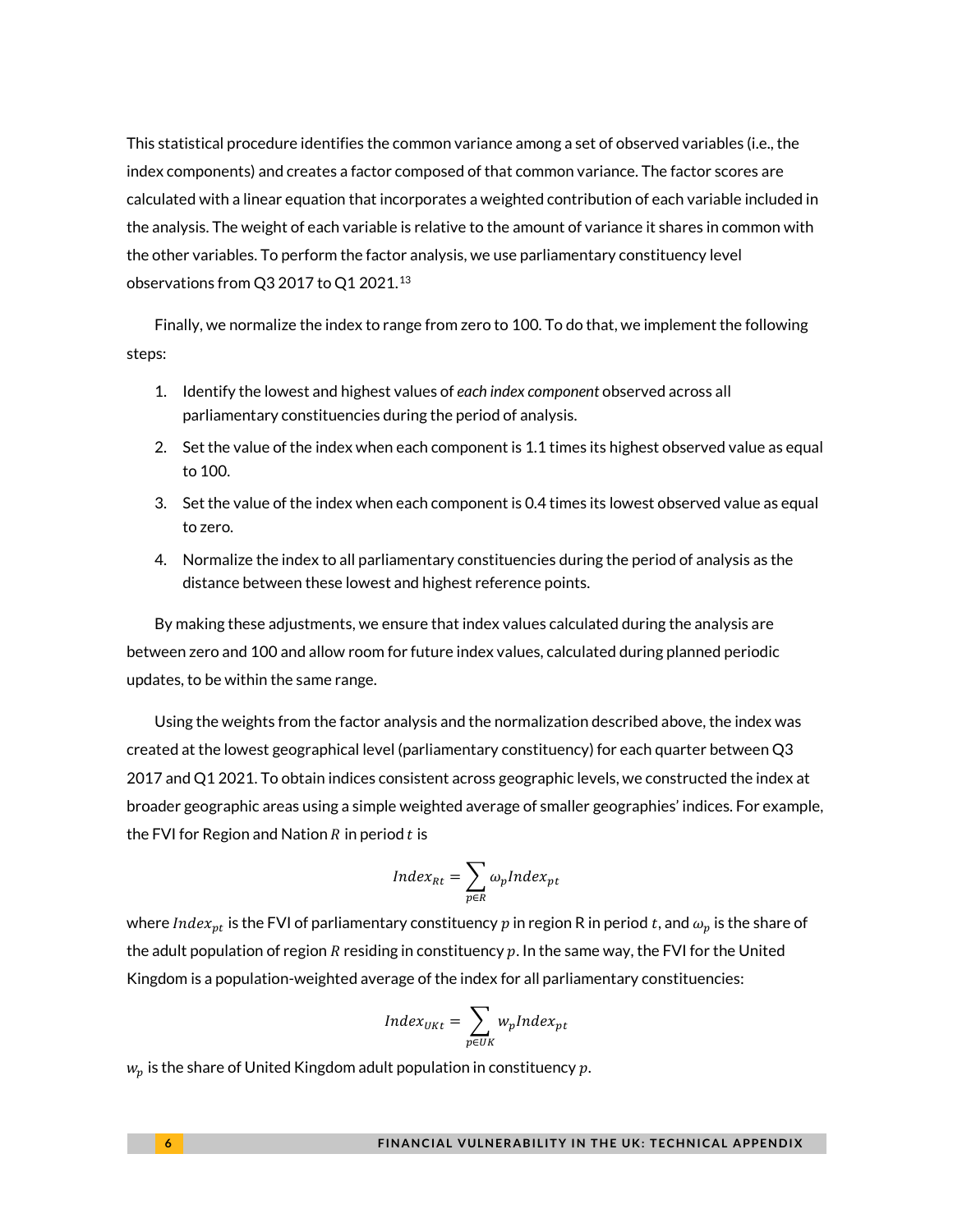# Citation for Using Data

Braga, Breno, Signe-Mary McKernan, William J. Congdon, Kassandra Martinchek, Alexander Carther, Caleb Quakenbush, Elizabeth Mandiville, Mark Hayward, and Christopher Trepel. March 2022. *[Tracking](https://datacatalog.urban.org/dataset/tracking-financial-vulnerability-uk)  [Financial Vulnerability in the UK:](https://datacatalog.urban.org/dataset/tracking-financial-vulnerability-uk) A Data Tool for Policymakers.* Washington, DC; Leeds, UK: Urban Institute and Lowell.

### **Notes**

- <sup>1</sup> "Your Key to European Statistics," Eurostat, accessed February 19, 2021, [https://ec.europa.eu/eurostat/web/nuts/background.](https://ec.europa.eu/eurostat/web/nuts/background)
- <sup>2</sup> The lowest level of geography available in the credit bureau data was NUTS3.
- $3$  "Estimates of the Population for the UK, England and Wales, Scotland and Northern Ireland," Office for National Statistics, accessed February 19, 2021, [https://www.ons.gov.uk/peoplepopulationandcommunity/populationandmigration/populationestimates/datase](https://www.ons.gov.uk/peoplepopulationandcommunity/populationandmigration/populationestimates/datasets/populationestimatesforukenglandandwalesscotlandandnorthernireland) [ts/populationestimatesforukenglandandwalesscotlandandnorthernireland.](https://www.ons.gov.uk/peoplepopulationandcommunity/populationandmigration/populationestimates/datasets/populationestimatesforukenglandandwalesscotlandandnorthernireland)
- <sup>4</sup> "Overview of the Financial Lives Survey," Financial Conduct Authority, updated February 11, 2021, [https://www.fca.org.uk/publications/research/understanding-financial-lives-uk-adults.](https://www.fca.org.uk/publications/research/understanding-financial-lives-uk-adults)
- <sup>5</sup> "Your Key to European Statistics," Eurostat, accessed February 19, 2021, [https://ec.europa.eu/eurostat/web/nuts/background.](https://ec.europa.eu/eurostat/web/nuts/background)
- $6$  Our emergency savings component is based on the answers to the savings question available in table 321 of the Financial Lives 2017 data tables. Our alternative financial products use is based on high-cost lender products available in table 277. See "Financial Lives survey Resources Library," Financial Conduct Authority, accessed on July 15, 2021, https://www.fca.org.uk/financial-lives-survey/resources-library.
- $7$  Breno Braga, "2020 Financial Lives Survey—Statistics on Emergency Savings and Alternative Financial Products for the United Kingdom," 2021, accessible fro[m https://datacatalog.urban.org/dataset/2020-financial-lives](https://datacatalog.urban.org/dataset/2020-financial-lives-survey-%E2%80%93statistics-emergency-savings-and-alternative-financial-products)[survey-%E2%80%93statistics-emergency-savings-and-alternative-financial-products.](https://datacatalog.urban.org/dataset/2020-financial-lives-survey-%E2%80%93statistics-emergency-savings-and-alternative-financial-products) Data originally sourced from 2020 Financial Lives Survey, developed at the Urban Institute, and made available under project ID CDRC 787-01, ES/L011840/1; ES/L011891/1.
- <sup>8</sup> In the few cases where the parliamentary constituency borders overlapped with NUTS borders, we assigned the values from the NUTS2 containing the highest share of the parliamentary constituency population.
- <sup>9</sup> "Dataset Selection," Nomis, accessed February 19, 2021, [https://www.nomisweb.co.uk/query/select/getdatasetbytheme.asp?theme=35.](https://www.nomisweb.co.uk/query/select/getdatasetbytheme.asp?theme=35)
- $10$  Under Universal Credit, a broader span of claimants became eligible for unemployment-related benefits than under the previous benefit regime. During the rollout of the Universal Credit program, movements in the claimant counts might have been significantly affected by this expanded eligibility. This impact has led to the claimant count being reclassified as an Experimental Statistic: "Guide to Experimental Statistics," Office for National Statistics, accessed February 19, 2021, [https://www.ons.gov.uk/methodology/methodologytopicsandstatisticalconcepts/guidetoexperimentalstatistics.](https://www.ons.gov.uk/methodology/methodologytopicsandstatisticalconcepts/guidetoexperimentalstatistics)
- <sup>11</sup> "Employment in the UK: February 2021," Office for National Statistics, accessed February 19, 2021, [https://www.ons.gov.uk/employmentandlabourmarket/peopleinwork/employmentandemployeetypes/bulletins](https://www.ons.gov.uk/employmentandlabourmarket/peopleinwork/employmentandemployeetypes/bulletins/employmentintheuk/latest) [/employmentintheuk/latest.](https://www.ons.gov.uk/employmentandlabourmarket/peopleinwork/employmentandemployeetypes/bulletins/employmentintheuk/latest)
- <sup>12</sup> "Concept: Factor Analysis," University of Manitoba, October 19, 2016[, http://mchp](http://mchp-appserv.cpe.umanitoba.ca/viewConcept.php?printer=Y&conceptID=1485)[appserv.cpe.umanitoba.ca/viewConcept.php?printer=Y&conceptID=1485.](http://mchp-appserv.cpe.umanitoba.ca/viewConcept.php?printer=Y&conceptID=1485)